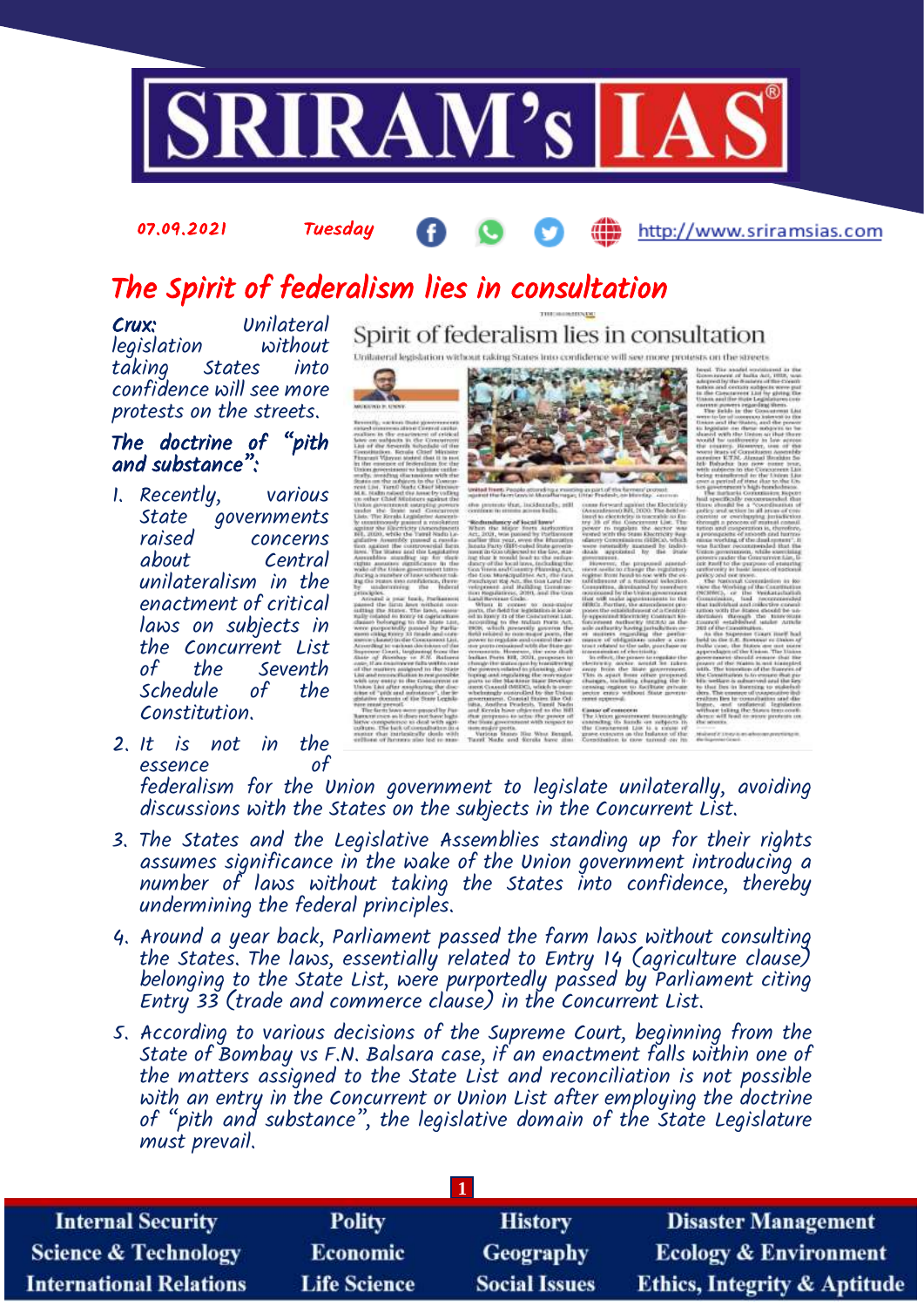

#### 07.09.2021 Tuesday http://www.sriramsias.com

6. The farm laws were passed by Parliament even as it does not have legislative competence to deal with agriculture. The lack of consultation in a matter that intrinsically deals with millions of farmers also led to massive protests that, incidentally, still continue in streets across India.

### Encroaching the state list: Minor Ports

- 1. When it comes to non-major ports, the field for legislation is located in Entry 31 of the Concurrent List. According to the Indian Ports Act, 1908, which presently governs the field related to non-major ports, the power to regulate and control the minor ports remained with the State governments.
- 2. However, the new draft Indian Ports Bill, 2021, proposes to change the status quo by transferring the powers related to planning, developing and regulating the non-major ports to the Maritime State Development Council (MSDC), which is overwhelmingly controlled by the Union government. The
- 3. The Coastal States like Odisha, Andhra Pradesh, Tamil Nadu and Kerala have objected to the Bill that proposes to seize the power of the State government with respect to non-major ports.

## The Electricity (Amendment) Bill, 2020

- 1. The various States like West Bengal, Tamil Nadu and Kerala have also come forward against the Electricity (Amendment) Bill, 2020. The field related to electricity is traceable to Entry 38 of the Concurrent List.
- 2. The power to regulate the sector was vested with the State Electricity Regulatory Commissions (SERCs), which were ostensibly manned by individuals appointed by the State government.
- 3. However, the proposed amendment seeks to change the regulatory regime from head-to-toe with the establishment of a National Selection Committee, dominated by members nominated by the Union government that will make appointments to the SERCs.
- 4. Further, the amendment proposes the establishment of a Centrallyappointed Electricity Contract Enforcement Authority (ECEA) as the sole authority having jurisdiction over matters regarding the performance of obligations under a contract related to the sale, purchase or transmission of electricity.
- 5. In effect, the power to regulate the electricity sector would be taken away from the State government. This is apart from other proposed changes, including changing the licensing regime to facilitate private sector entry without State government approval.

| <b>Internal Security</b>        | <b>Polity</b>       | <b>History</b>       | <b>Disaster Management</b>              |
|---------------------------------|---------------------|----------------------|-----------------------------------------|
| <b>Science &amp; Technology</b> | <b>Economic</b>     | Geography            | <b>Ecology &amp; Environment</b>        |
| <b>International Relations</b>  | <b>Life Science</b> | <b>Social Issues</b> | <b>Ethics, Integrity &amp; Aptitude</b> |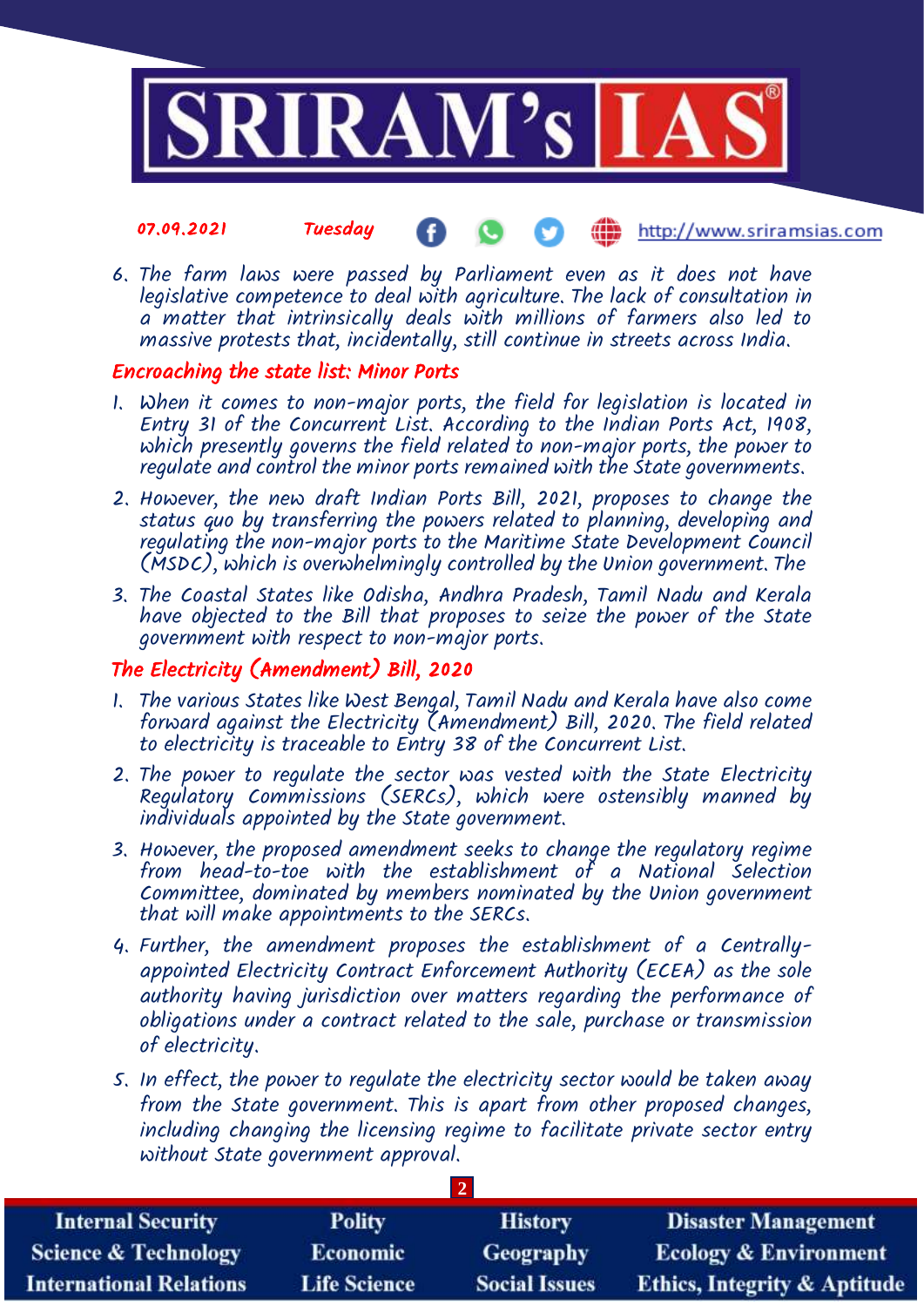

07.09.2021 Tuesday http://www.sriramsias.com

## Constitutional design

- 1. The Union government increasingly extending its hands-on subjects in the Concurrent List is a cause of grave concern as the balance of the Constitution is now turned on its head.
- 2. The model envisioned in the Government of India Act, 1935, was adopted by the framers of the Constitution and certain subjects were put in the Concurrent List by giving the Union and the State Legislatures concurrent powers regarding them.
- 3. The fields in the Concurrent List were to be of common interest to the Union and the States, and the power to legislate on these subjects was to be shared with the Union so that there would be uniformity in law across the country.
- 4. However, one of the worst fears of Constituent Assembly members has now come true, with subjects in the Concurrent List being transferred to the Union List over a period of time due to the Union government's highhandedness.

### Consultation and dialogue are key

- 1. The Sarkaria Commission Report had specifically recommended that there should be a "coordination of policy and action in all areas of concurrent or overlapping jurisdiction through a process of mutual consultation and cooperation is, therefore, a prerequisite of smooth and harmonious working of the dual system".
- 2. It was further recommended that the Union government while exercising powers under the Concurrent List, limit itself to the purpose of ensuring uniformity in basic issues of national policy and not more.
- 3. The National Commission to Review the Working of the Constitution (NCRWC), or the Venkatachaliah Commission, had recommended that individual and collective consultation with the States should be undertaken through the Inter-State Council established under Article 263 of the Constitution.
- 4. As the Supreme Court itself had held in the S.R. Bommai vs Union of India case, the States are not mere appendages of the Union. The Union government should ensure that the power of the States is not trampled with.

The intention of the framers of the Constitution is to ensure that public welfare is subserved and the key to that lies in listening to stakeholders. The essence of cooperative federalism lies in consultation and dialogue, and unilateral

**3**

| <b>Internal Security</b>        | <b>Polity</b>       | <b>History</b>       | <b>Disaster Management</b>              |
|---------------------------------|---------------------|----------------------|-----------------------------------------|
| <b>Science &amp; Technology</b> | <b>Economic</b>     | <b>Geography</b>     | <b>Ecology &amp; Environment</b>        |
| <b>International Relations</b>  | <b>Life Science</b> | <b>Social Issues</b> | <b>Ethics, Integrity &amp; Aptitude</b> |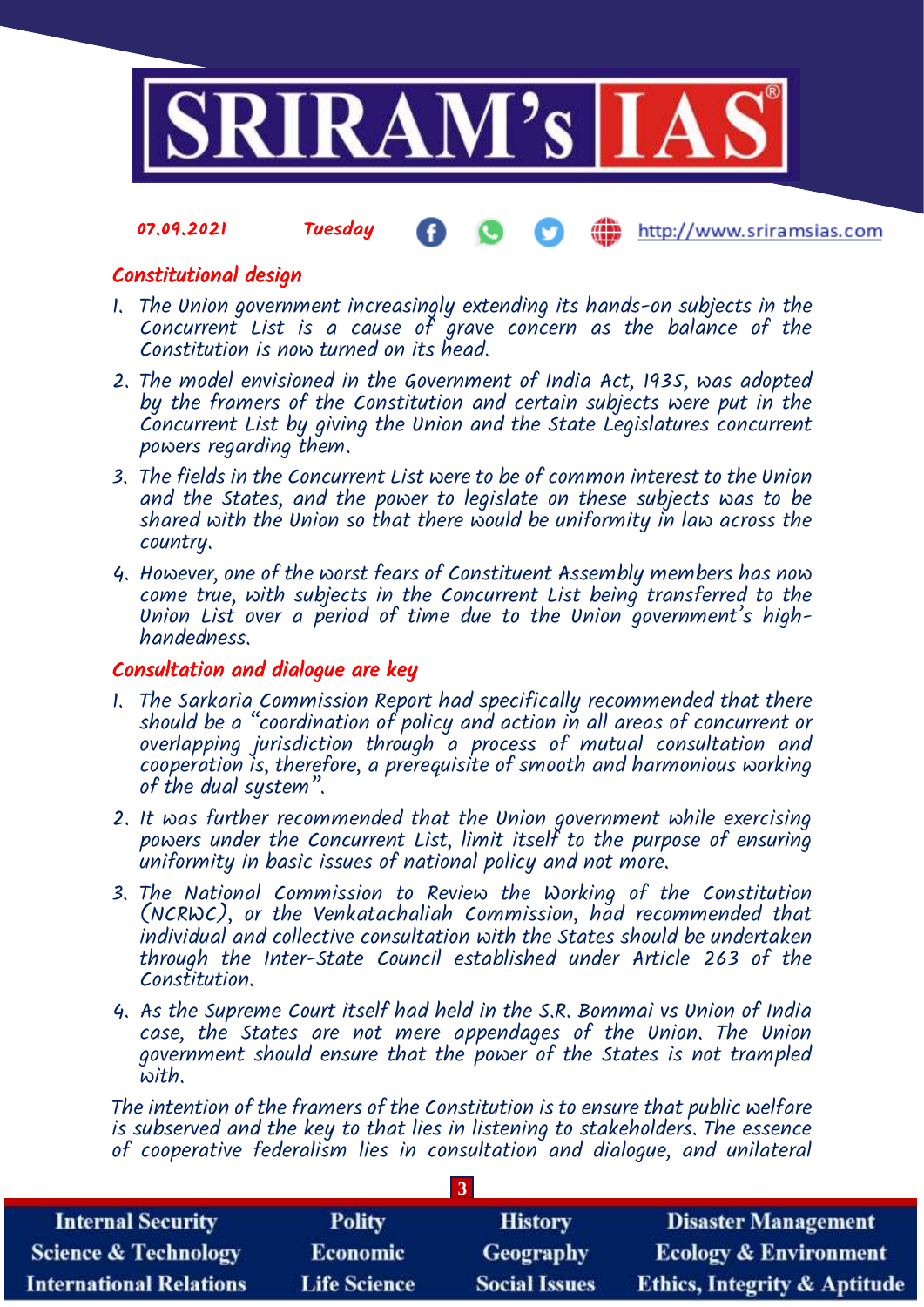

#### 07.09.2021 Tuesday http://www.sriramsias.com

legislation without taking the States into confidence will lead to more protests on the streets.

> Recent legislative efforts by the centre are being seen as encroachment over the state's constitutional right to legislate. Many states are protesting against the alleged trend. Discuss the issue giving examples and suggest remedies.

## Background:

Mains

practice

The Doctrine of Pith and Substance: The power granted to legislatures to formulate a statute under three lists of the seventh schedule in the Constitution of India is bound to overlap at certain points but this can't be used as a reason to  $make$  the statute null and void. Therefore, incidental effects or



encroachments are permissible under Constitutional Law while determining the competence of particular legislatures to the extent of subject matters in the three lists is in question. This rule is known as the Doctrine of Pith and Substance.

The salient features of the Doctrine of Pith and Substance are as given below:

- It becomes applicable in circumstances when the subject matter of one list is in conflict with the subject matter of another list.
- The reason behind its adoption is to avoid any limitation on the powers of legislatures by declaring every other enactment invalid basis that it encroaches upon another law.
- It is meant to determine the true nature and character of the subject and decide under which head of the list it falls.
- The Doctrine provides a degree of flexibility on the powers of the state to make a law that involves the subject of Union List.

| <b>Internal Security</b>        | <b>Polity</b>       | <b>History</b>       | <b>Disaster Management</b>              |
|---------------------------------|---------------------|----------------------|-----------------------------------------|
| <b>Science &amp; Technology</b> | <b>Economic</b>     | Geography            | <b>Ecology &amp; Environment</b>        |
| <b>International Relations</b>  | <b>Life Science</b> | <b>Social Issues</b> | <b>Ethics, Integrity &amp; Aptitude</b> |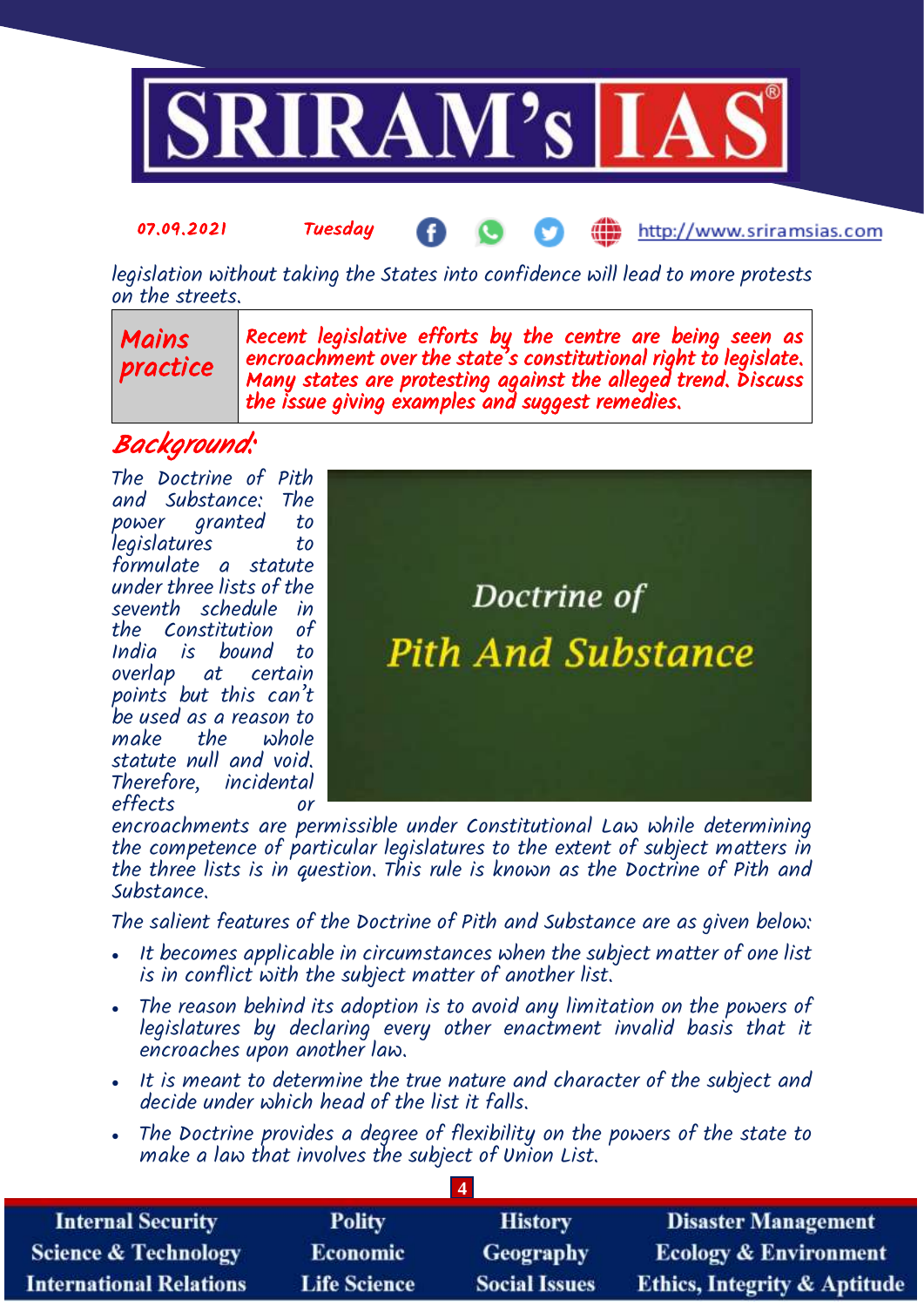

# From fighters to rulers

07.09.2021 Tuesday

India must use its voice on the international stage to make the Taliban respect freedoms, rights.

#### New government

- 1. After postponing the announcement twice, Taliban spokesmen have said that they expect to have a new government in Afghanistan this week.
- 2. The jockeying is reportedly over cabinet portfolios, the appointment of governors in the 34 provinces, control of the cities and the possibility of including non-Taliban Afghan leaders.
- 3. Reports of the differences have escalated and the appearance in Kabul of the Pakistan ISI chief, Lt. Gen. Faiz Hameed, is believed to have been an attempt to smooth over the cracks in government formation.
- 4. At the base of the differences in the tussle between the Taliban's push to consolidate their takeover of Afghanistan and implement an Islamist agenda, and the desire to receive recognition from the international community and its continued financial support.

### India's Interests:

1. The outcome holds the key not only to the future of Afghanistan but also to New Delhi's engagement with the new regime. Any government that gives the Haqqani group key positions will make it difficult for India to have a role in either diplomacy or development projects in Afghanistan, given previous terror attacks.

**THE MADE HINDU** 

# From fighters to rulers

http://www.sriramsias.com

India must use its voice on the international stage to make Taliban respect freedoms, rights

fter postponing the announcement twice. Taliban spokesmen have said that they expect to have a new government in Afghanistan this week. There has been some speculation over the delay, more than three weeks after Taliban gunmen walked into Kabul and President Ashraf Ghani fled. While some have said the Taliban were waiting to take control of the last hold-out province of Panjshir, and others even suggested there was some symbolism attached to timing it with the 20th anniversary of 9/11, the real reason appears to be differences within various Taliban factions over the government's structure and composition. In particular, the differences between the Taliban leadership in Helmand, Kandahar, and the political office in Doha, seen as the more "moderate" face, as well as between the "original" Afghan Taliban leadership and the Pakistan-based Haqqani network, a designated terror entity. The jockeying is reportedly over cabinet portfolios, the appointment of governors in the 34 provinces, control of the cities and the possibility of including non-Taliban Afghan leaders. Reports of the differences have escalated and the appearance in Kabul of the Pakistan ISI chief, Lt. Gen. Faiz Hameed, is believed to have been an attempt to smooth over the cracks in government formation. At the base of the differences is the tussle between the Taliban's push to consolidate their takeover of Afghanistan and implement an Islamist agenda, and the desire to receive recognition from the international community and its continued financial support.

The outcome holds the key not only to the future of Afghanistan but also to New Delhi's engagement with the new regime. Any government that gives the Haqqani group key positions will make it difficult for India to have a role in either diplomacy or development projects in Afghanistan, given previous terror attacks. Any overt role for Pakistan, as well as China, will also raise red flags for New Delhi. The Modi government has announced that it is now engaging the Taliban, with the first publicly acknowledged meeting in Doha last week; the MEA says it conveyed concerns on the safety of Indians in Afghanistan and ensuring Afghan soil is not used for attacks in India. Any engagement with the Taliban beyond this is contingent on the composition of the new power structure and how much the new government in Afghanistan is amenable to international expectations of it, in terms of representation, rights, and in allowing UN agencies to monitor development. To this end, India must use its voice on the international stage forcefully. This includes blocking any move at the UNGA and UNSC to recognise the new regime, and stopping the delisting or exemptions to Taliban leaders at the 1988 sanctions committee, which India chairs, until the Taliban regime shows a willingness to comply.

| <b>Internal Security</b>        | <b>Polity</b>       | <b>History</b>       | <b>Disaster Management</b>              |
|---------------------------------|---------------------|----------------------|-----------------------------------------|
| <b>Science &amp; Technology</b> | <b>Economic</b>     | Geography            | <b>Ecology &amp; Environment</b>        |
| <b>International Relations</b>  | <b>Life Science</b> | <b>Social Issues</b> | <b>Ethics, Integrity &amp; Aptitude</b> |